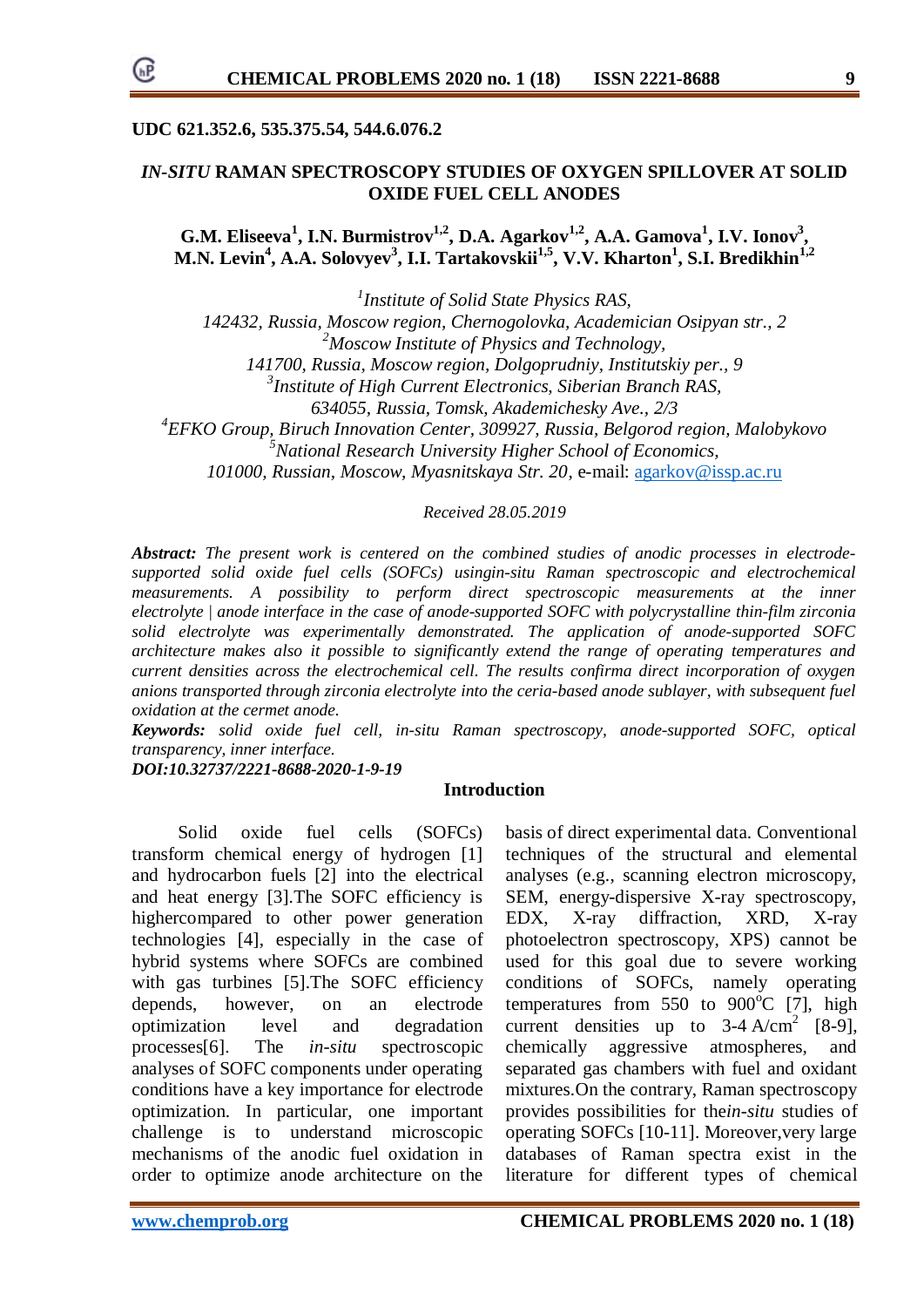reactions and materials, including those used in SOFCs [12-13]. Attractive applications of Raman spectroscopy for the *in-situ* studies of operating solid oxide fuel cells include socalled "spectro-chronopotentiometry" (correlation of the electrochemical performance with spectral data) [14], monitoring of Ag-Cr interactions at the SOFC cathode [15], assessment of mechanical stresses [16-17], and surface mapping [18]. At the same time, most literature data were only collected from the outer surfaces of electrodes or solid electrolytes due to the low penetration depth of light.

This work presents the results obtained on model SOFCs with a novel geometry, based onan optically transparent thin-film polycrystalline solid electrolyte membrane made of stabilized cubic zirconia. The membrane transparency in combination withring-shaped cathode enables to pass the laser excitation beam across solid electrolyte and to collect scattered radiation from the inner "anode | electrolyte" interface, simultaneously measuring the current vs. voltage dependencies and impedance spectra of the electrochemical cell. Similar *in-situ* approach proposed in our previous works [19- 23] was based on the use of zirconia single crystals as the membrane of electrolytesupported cells (ESCs). However, the ESC geometry substantially limits the range of working temperatures and currents due to high ohmic resistance of the thick  $\sim 250 \text{ }\mu\text{m}$ ) zirconia membrane; its thickness also leads to the dominance of cubic zirconia contribution visible in the Raman spectra. In order to solve these problems, thin anode-supported zirconia films were magnetron-sputtered and tested in the present work.

## **Experimental methods and materials**

*Cell fabrication and characterization* The geometry of model anodesupported cells with the thin-film electrolyte membrane of yttria-stabilized zirconia (YSZ) is illustrated in Fig.1.



**Figure 1.** Architecture(left) and photograph (right) of anode-supported SOFCs developed in this work. Red arrow shows laser beam; black layer at the top of electrochemical cell corresponds to the ring-shaped cathode.

The commercial anode supports made of NiO-YSZ composite were supplied by SOFCMAN (China). Thin anode sublayers of 10 mol.% gadolinia-doped ceria (10GDC) were deposited onto the porous anode supports by magnetron sputtering at the Institute of High Current Electronics SB RAS. In standard SOFCs, such sublayers are necessary to facilitate anodic reactions and to suppress carbon deposition due to high catalytic activity and mixed ionic-electronic conductivity of reduced ceria. In the case of Raman spectroscopy, these sublayers play an additional role, indicating local overpotential as their spectra lines exhibit a significant dependence on the oxygen nonstoichiometry of GDC; the related phenomena are discussed below. Then gas-tight membrane films of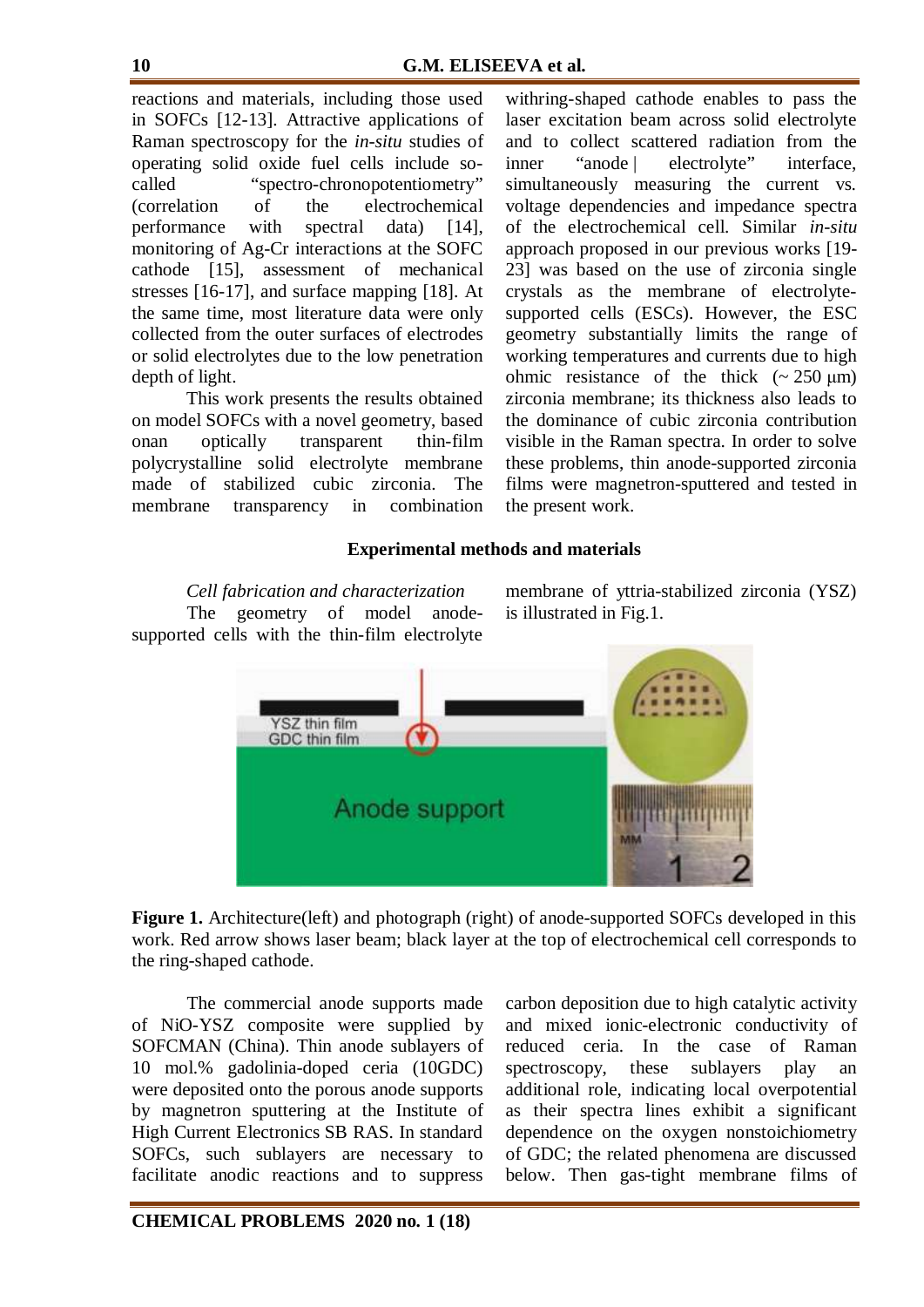8YSZ (92 mol%  $ZrO_2 + 8$  mol%  $Y_2O_3$ ) solid electrolyte with the thickness of 3-5 μm were magnetron-sputtered onto 10GDC sublayers. The deposition was performed using two 85/15 at.% $Zr/Y$  targets (size of 300x100x6 mm<sup>3</sup>, distance from the anode support of 10 cm)in Ar-O<sub>2</sub> mixture at  $300^{\circ}$ C and operating total pressure of 0.3 Pa. Subsequent screen-printing

of the ring-shaped cathodes made of lanthanum-strontium manganite (LSM), was similar to that in our previous reports [24-27]. Fig.2 presents two SEM micrographs illustrating high quality of the solid-electrolyte films and specific morphology of the electrode layers (LSM cathode is at the top, NiO-YSZ anode is at the bottom).



**Figure 2.** SEM images showing cross-sections of the model SOFCs with different magnifications. The cathode layer is at the top.

The optical transparency of polycrystalline 8YSZ films was studied using a Specord M40 spectrometer (Carl Zeiss Jena, Germany) in a wavelength range from 200 to 900 nm. These measurements were performed for the films with thicknesses of 1.6, 3.0 and

4.7 μm, sputtered onto single-crystal 8YSZ supports (300  $\mu$ m). The magnetron sputtering conditions were identical to those used in the course of SOFC fabrication. As an illustration, Fig.3 displays cross-section of the sample with 4.7  $\mu$ m thickness, finally annealed at 1100 $\rm ^{o}C$ .



**Figure 3.**Cross-section of 8YSZ sample comprising a 4.7 μm thick film deposited onto single crystal of the same composition, for the optical transparency studies.

The microstructure of individual materials and electrochemical cells was characterized by scanning electron microscopy (SEM) using a LEO Supra 50VP and a Dual Beam VERSA 3DHighVac (FEI) instruments.

Electrochemical measurements were performed using Gamry Reference 3000 potentiostat/galvanostat/ZRA.

*Setup for in-situ Raman studies and electrochemical measurements*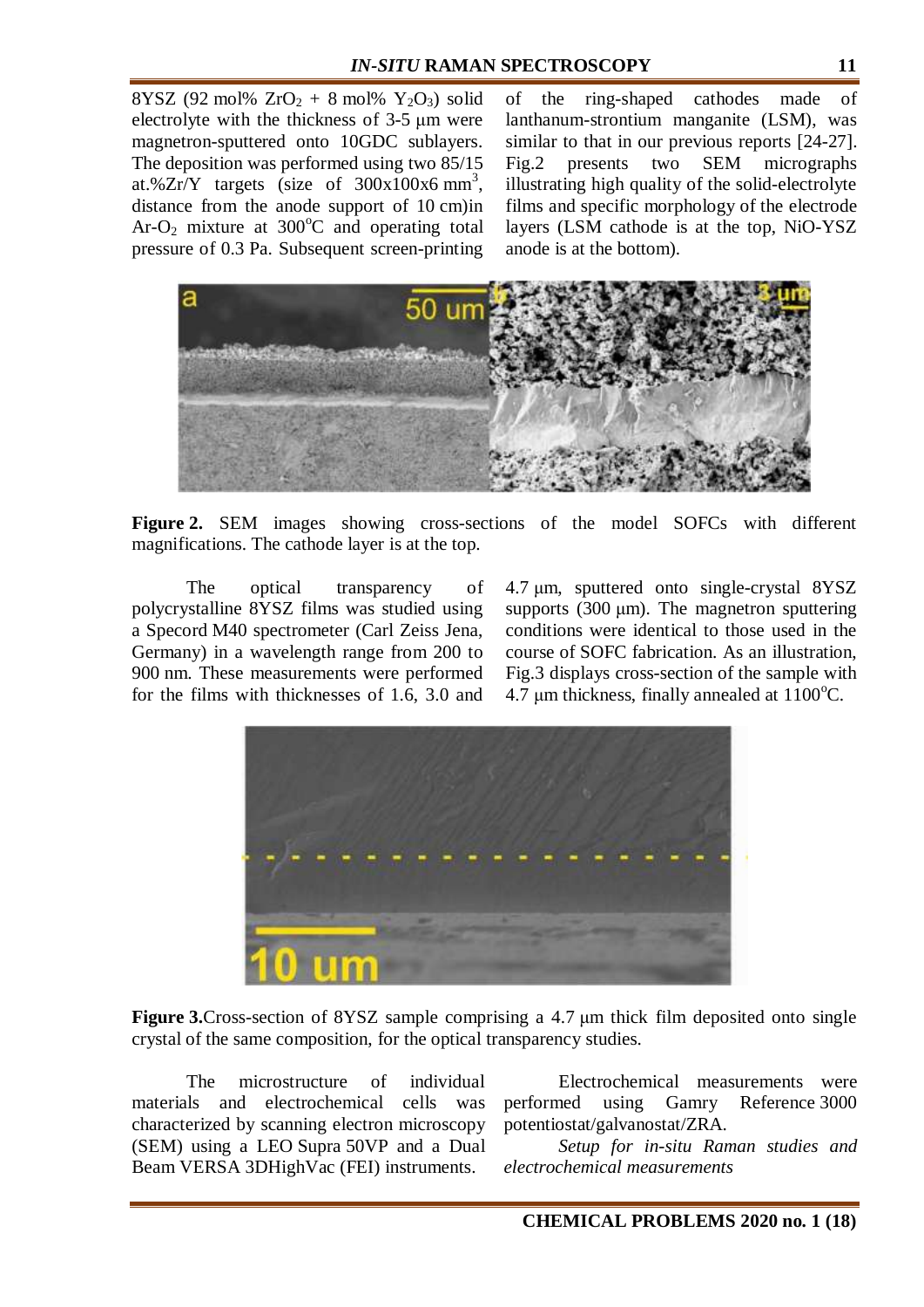The *in-situ* Raman studies of SOFC anodes were carried out using a combined experimental setup consisting of optical and electrochemical blocks. The main part of this

setup, except for potentiostat and temperature controller connected to the measuring cell, is shown in Fig. 4.



**Figure 4.** Principal scheme of the combined experimental setup for *in-situ* Raman studies and electrochemical measurements.

 The high-temperature holder made of a single-crystal sapphire tube (produced byISSP RAS) is fixed on a computer-controlled mechanical system (Avesta-Project, Russia) for precise placing of the sample; a buttontype SOFC sample is sealed onto one end of this tube. The gas system comprising a set of mass-flow controllers (Bronkhorst, Netherlands) makes it possible to supply mixtures of  $H_2$ ,  $N_2$  and CO into the anode chamber. The optical part of the setup consists of an excitation radiation sub-system and an optical sub-system for the scattered radiation detection. A multimode semiconductor green laser (wavelength of 532 nm; power output of 20 mW), with a 532 nm spectroscopic filter and a polarizer,was selected as a source of the excitation radiation. A mechanical iris-type shutter placed on the laser beam trajectory was used to collect background spectra for their subtraction from the final Raman spectra. All the lenses used for the setup were supplied by the Lytkarino Factory of Optical Glass (Russia). A movable prism-type mirror was used to direct scattered radiation to a microscope with a computer-controlled CCDcamera (ToupView, China) during tuning of the sample position. A pair of lenses (focus distances of 95 and 190 mm) directs the scattered radiation onto the edge filter and then onto a hole of a diffraction grating spectrometer (MDR-12, LOMO, Russia); finally the spectra were collected using a liquid nitrogen-cooled CCD-camera LN/CCD-1340/400-EHRB/1 produced by Roper Scientific (USA) with the size of 1340x400 pixels.

#### **Results and discussion**

 The data on optical transparency of the polycrystalline 8YSZ films sputtered onto 300 μm-thick 8YSZ single crystals are summarized in Figure 5.

The black line corresponding to the single-crystal support is almost constant, close to 75% in thestudied wavelength range. The deposition of polycrystalline thin films leads to a progressive decrease in the transmittance at large wavenumbers. As expected, this effect associated with extended defects in the polycrystalline films becomes more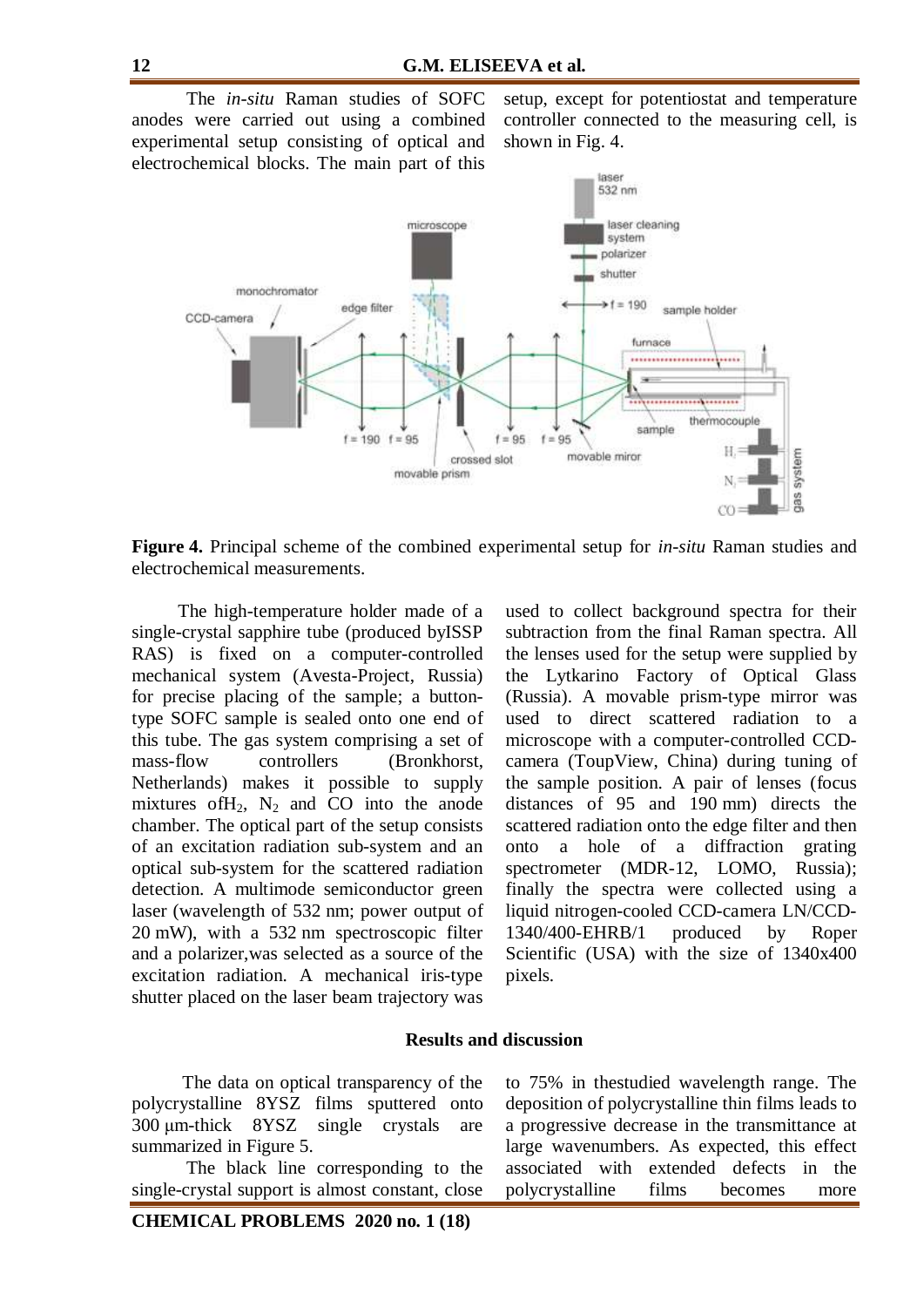pronounced when the film thickness increases. Nonetheless, the films remain opticallytransparent in the wavelength range used for the Raman studies, marked by black rectangle in Fig.5. and should not noticeably affect collected Raman spectra. One should also mention that the transmittance of polycrystalline filmsexhibits periodic dependenceon the wavenumbers due to lightinterference.The average period of these dependences can be used to estimate refractive index, varying from  $(2.4\pm0.2)$  for the film thickness of 4.7 μmup to  $(2.5\pm0.2)$  for 1.6 μm. Such values well correspond to the refractive indexes of stabilized zirconia [28-30].



**Figure 5.** Transmittance spectra of magnetron-sputtered 8YSZ layers compared to that of 8YSZ single-crystal support. The film thicknesses are given in the legend.

Figures 6 and 7 illustrate electrochemical performance of the model anode-supported SOFC with thin-film 8YSZ membrane supported by cermet anode.



Figure 6. Voltage and power vs. current density dependencies of the model SOFCs for two different fuel mixture compositions (vol.%): 97%  $H_2 - 3% H_2O$  and 48.5%  $H_2 - 48.5% N_2 - 3%$ H2O. The total fuel mixture flow rate was 600 ml/min.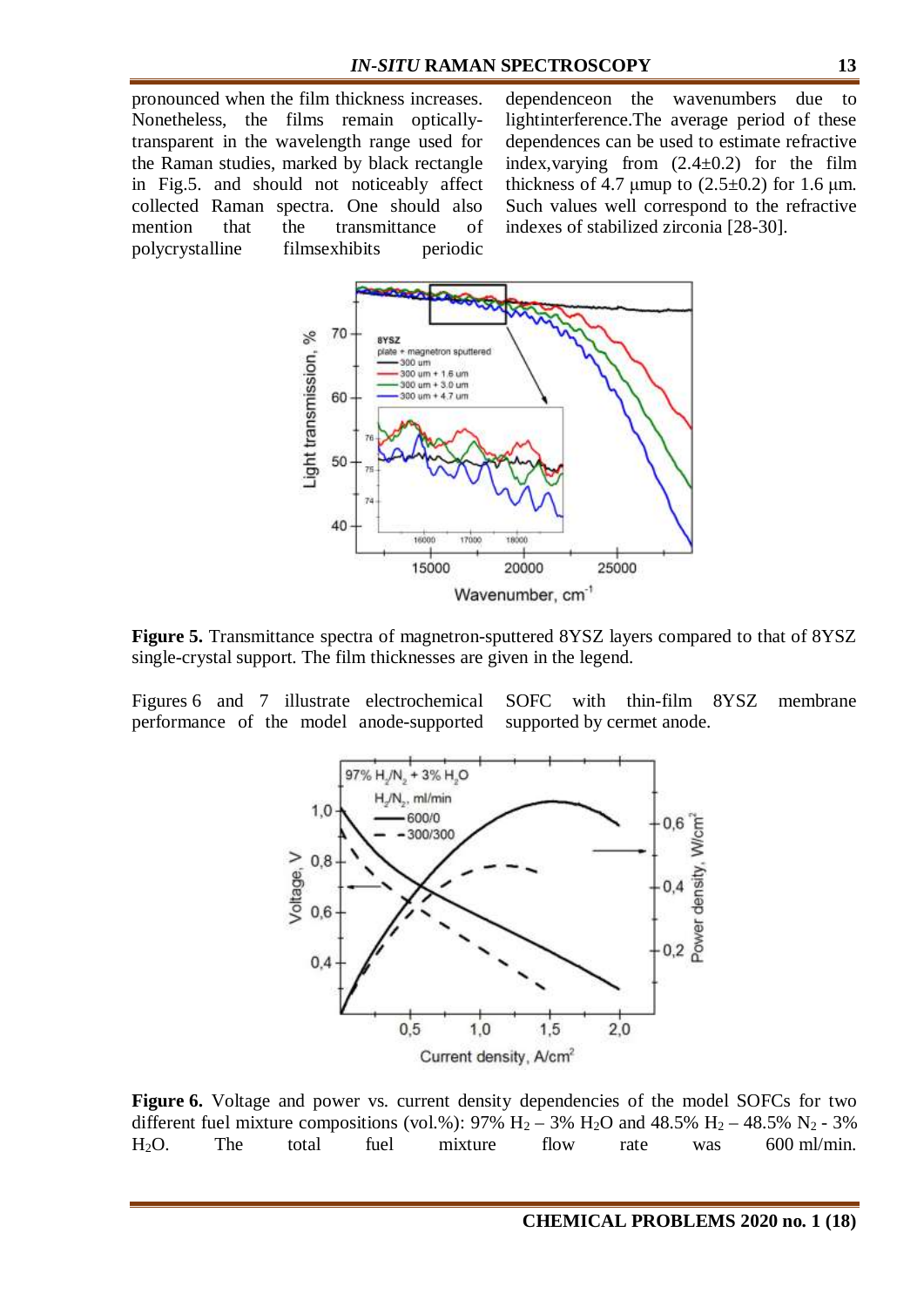

**Figure 7.** Impedance spectra of the model anode-supported SOFC for two different fuel mixture compositions (vol.%): 97%  $H_2 - 3% H_2O$  and 48.5%  $H_2 - 48.5% N_2 - 3% H_2O$ , under open circuit conditions ( $I_{load} = 0$ ) and at the current density of 0.56 A/cm<sup>2</sup>. The total fuel mixture flow rate was 600 ml/min.

 The open circuit voltage (OCV) for humidified hydrogen is higher than 1 V, which gives a direct evidence of satisfactory gas tightness of the solid electrolyte membrane and sealing. The maximum power density is higher than  $0.6 \text{ W/cm}^2$ , acceptable for practical applications. The ohmic resistance of the cell is lower than  $0.2$  Ohm $\times$ cm<sup>2</sup>. Decreasing hydrogen pressure leads to a modest decrease of low-frequency  $(10^{-1} - 1)$  Hz contribution in the impedance spectra, Fig.7; the intermediatefrequency contribution observed at  $10^{1}$ - $10^{2}$  Hz tends to slightly increase, probably due to partial surface oxidation of nickel in the cermet anode. Note that the low-frequency arc diminishes at high current densities.

Raman spectracollected from the inner GDC | electrolyte interface of the anodesupported SOFC at room temperature and at  $750^{\circ}$ C are presented in Figures 8a and 8b, respectively.

One can observe several overlapped peaks associated with zirconium and cerium oxides. The most intensive of them is attributed to ceria; zirconia signals are much lower compared to the electrolyte-supported cells [21,23]. The NiO peaks could also be separated from the room-temperature spectrum of oxidized anode, but their intensity is too low. Furthermore, due to relatively high operating temperature of SOFCs, the intensity of thermal radiation becomes excessive. In order to improve the measurement statistics, cyclic accumulation of the signal was used and the subtraction of the heated body radiation spectrum was performed for each cycle.One example of the resultant spectrum is shown in Figure 8b. Such spectra were then normalized to the temperature-frequency factor (Fig.8c) and used for deconvolution by Gaussian lines (Fig.8d). The latter procedure was necessary in order to suppress the errors associated with partial overlapping with the zirconia peaks. The deconvolution makes it possible to separate the Ce-O-Ce peak  $(\sim 460 \text{ cm}^{-1})$ sensitive to the local oxygen stoichiometry.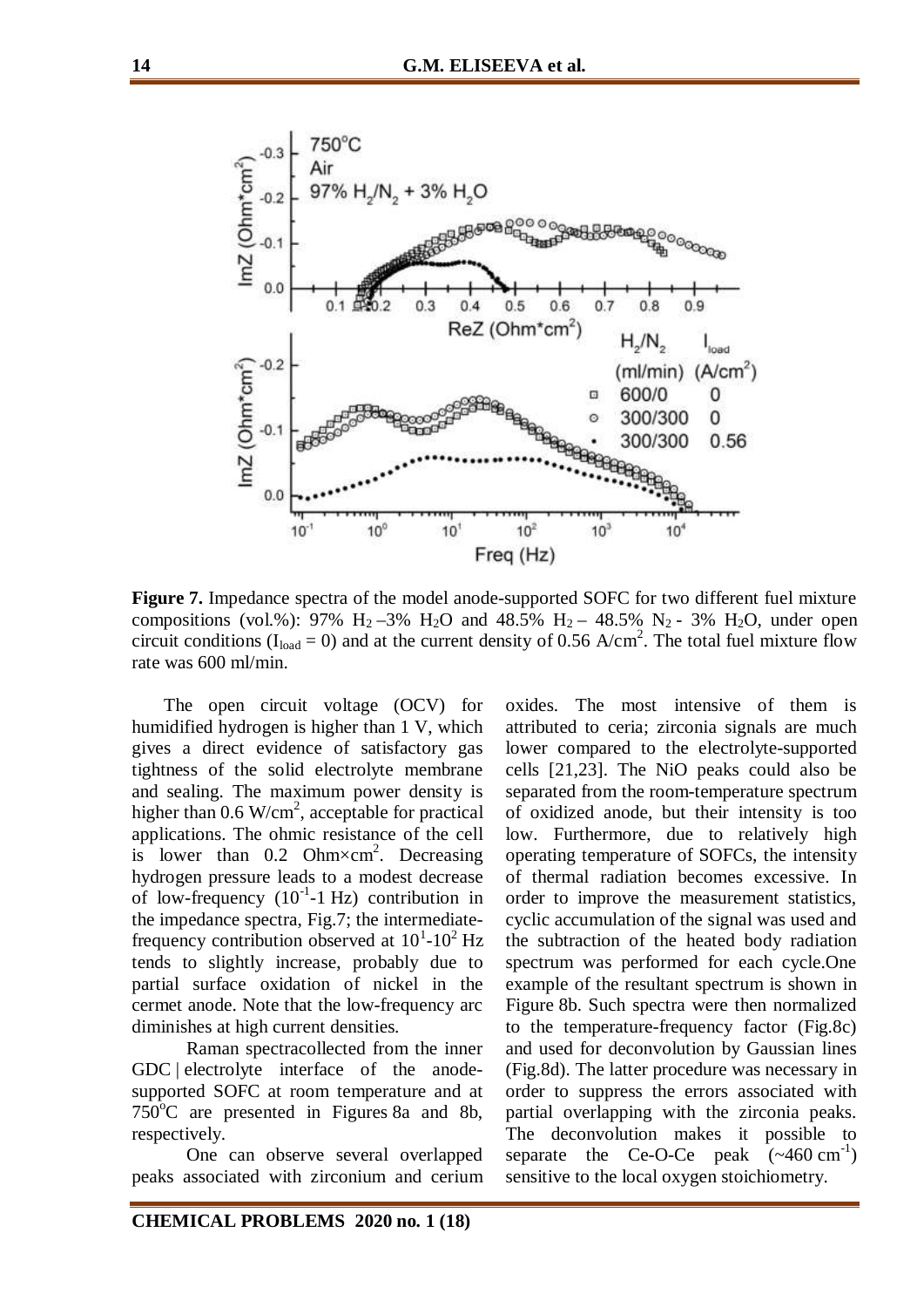

**Figure 8.** Raman spectra from the inner "anode | electrolyte" interface at room temperature (a) and at  $750^{\circ}$ C (b). The inset in (a) displayscharacteristic peak with the shift of 460 cm<sup>-1</sup> in the spectra of doped ceria, which is extremely sensitive to oxygen stoichiometry variations [31-32]. The high-temperature Raman spectrum was collected for 100 measuring cycles (1 second each). The parts (c) and (d) show the high-temperature spectrum normalized to the temperaturefrequency factor and deconvolution of this spectrum by Gaussian lines, respectively.

The dependences of the extracted  $~460$  cm<sup>-1</sup> peak intensity on fuel mixture composition and current load are displayed in Fig.9.



**Figure 9.** Intensity of the Ce-O-Cespectral line vs. fuel gas mixture composition (a) and current (b).

As expected, the intensity of the Ce-O-Ce peak is strongly dependent on the electrochemical potential of oxygen at the anode, determining oxygen nonstoichiometry of doped ceria at a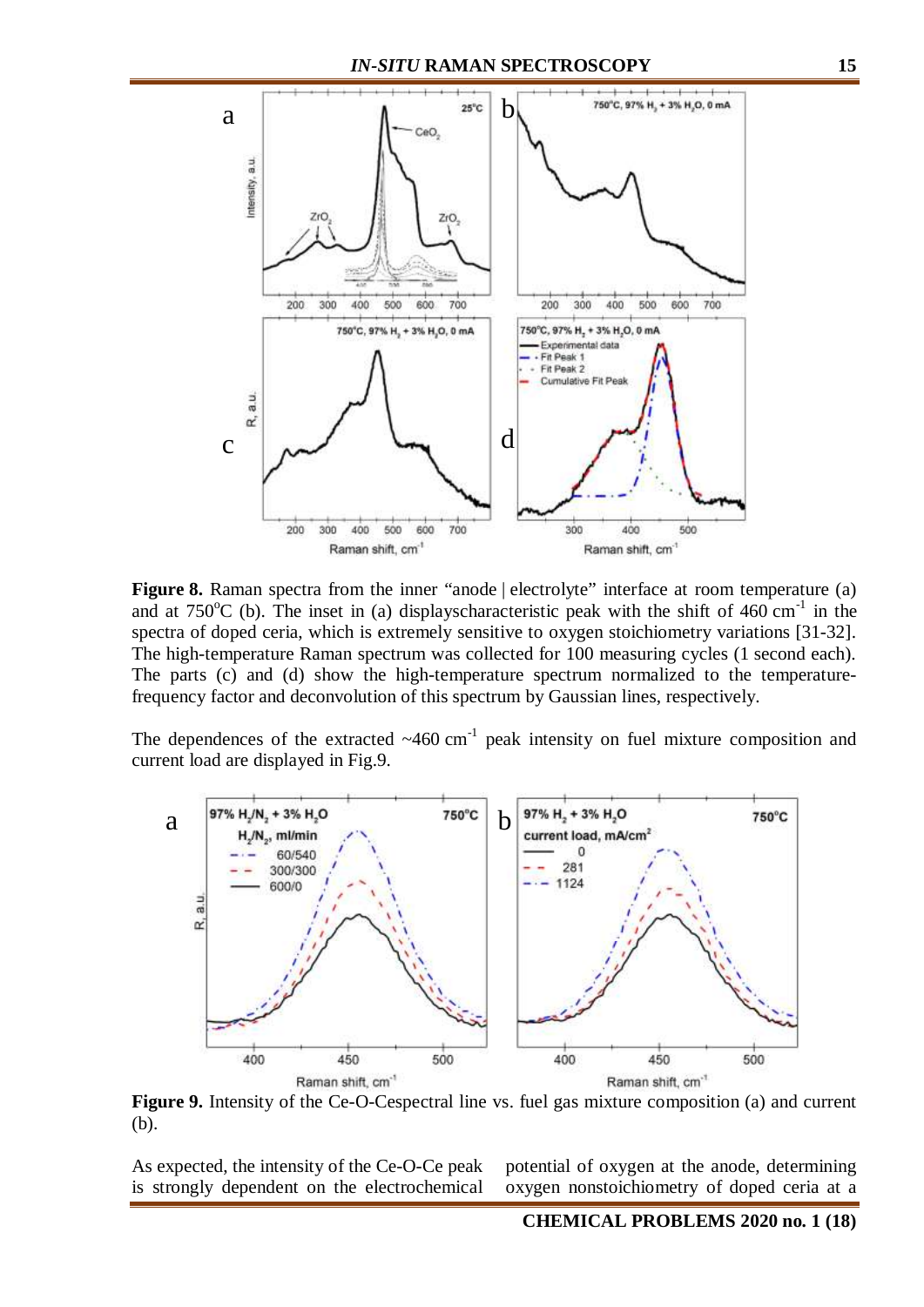fixed temperature. Namely, this signal becomes higher when the content of oxygen in the crystal lattice increases as photons scatter more frequently on the phonons corresponding to symmetric oscillations of Cecations between oxygen anions. As a result, the peak intensity decreases with increasing hydrogen partial pressure and increases with increasing anodic current density. This behavior is similar to that observed for the electrolyte-supported SOFCs with ceria-containing anodes [23]. It indicates a direct incorporation of oxygen anions transported across zirconia membraneinto the GDC lattice with subsequent fuel oxidation, confirming the socalled oxygen spillover mechanism of the anodic process.

## **Conclusions**

 The combined studies of electrode processes in the anode-supported solid oxide fuel cells using *in-situ* Raman spectroscopic and electrochemical measurements, were performed. The possibility of direct spectroscopic measurements at the inner electrolyte | anode interface in the case of polycrystalline thin-film zirconia solid electrolyte was experimentally demonstrated by the optical transparency tests and Raman investigations. The use of anode-supported SOFC architecture makes also it possible to significantly extend the range of operating temperatures and current densities compared to the electrolyte-supported cells. The results confirm that oxygen anions are directly transported fromYSZ electrolyte membrane into the ceria-based anode sublayer, providing an evidence in favor of the oxygen spillover mechanism.

## **Acknowledgements**

*This study was financially supported by Russian Scientific Foundation, grant 17-79- 30071 "Scientifically grounded optimization of power and mass-dimensional characteristics of planar SOFC stacks and development of fuel processor for highly-efficient transport and stationary power plants". Study was supported by the Ministry of Science and Higher Education of Russian Federation, unique identifier of contract RFMEFI60819X0279 "Development of stacks of anode-supported solid oxide fuel cells for highly-efficient generator of hydrogen energy" in the part of development of model anode-supported SOFC fabrication technology.*

#### **References**

- 1. Bessler W.G., Warnatz J.., Goodwin D.G. The influence of equilibrium potential on the hydrogen oxidation kinetics of SOFC anodes. *Solid State Ionics.* 2007, vol. 177, iss. 39-40, pp. 3371-3383.
- 2. Gorte R.J., Vohs J.M. Novel SOFC anodes for the direct electrochemical oxidation of hydrocarbons. *J. Catal.* 2003, vol. 216, iss. 1-2, pp. 477-486.
- 3. Stambouli A.B., Traversa E. Solid oxide fuel cells (SOFCs): a review of an environmentally clean and efficient source of energy. *Renew. Sust. Energ. Rev.* 2002, vol. 6, iss. 5, pp. 433-455.
- 4. Raymond R.A. Status of tubular SOFC field unit demonstrations. *J. Power Sources.* 2000, vol. 86, iss. 1-2, pp. 134- 139.
- 5. Akkaya A.V., Sahin B., Erdem H.H. An analysis of SOFC/GT CHP system based on exergetic performance criteria. *Int. J. Hydrog. Energy.* 2008, vol. 33, iss. 10, pp. 2566-2577.
- 6. Ding D., Li X., Lai S.Y., Gerdes K., Liu M., Enhancing SOFC cathode performance by surface modification through infiltration. *Energ. Environment. Sci.* 2014, iss. 7, pp. 552-575.
- 7. Charpentier P., Fragnaud P., Schleich D.M., Gehain E. Preparation of thin film SOFCs working at reduced temperature. *Solid State Ionics.* 2000, vol. 135, iss. 1-4, pp. 373-380.
- 8. Solovyev A.A., Rabotkin S.V., Shipilova A.V., Ionov I.V. Magnetron sputtering of gadolinium-doped ceria electrolyte for intermediate temperature solid oxide fuel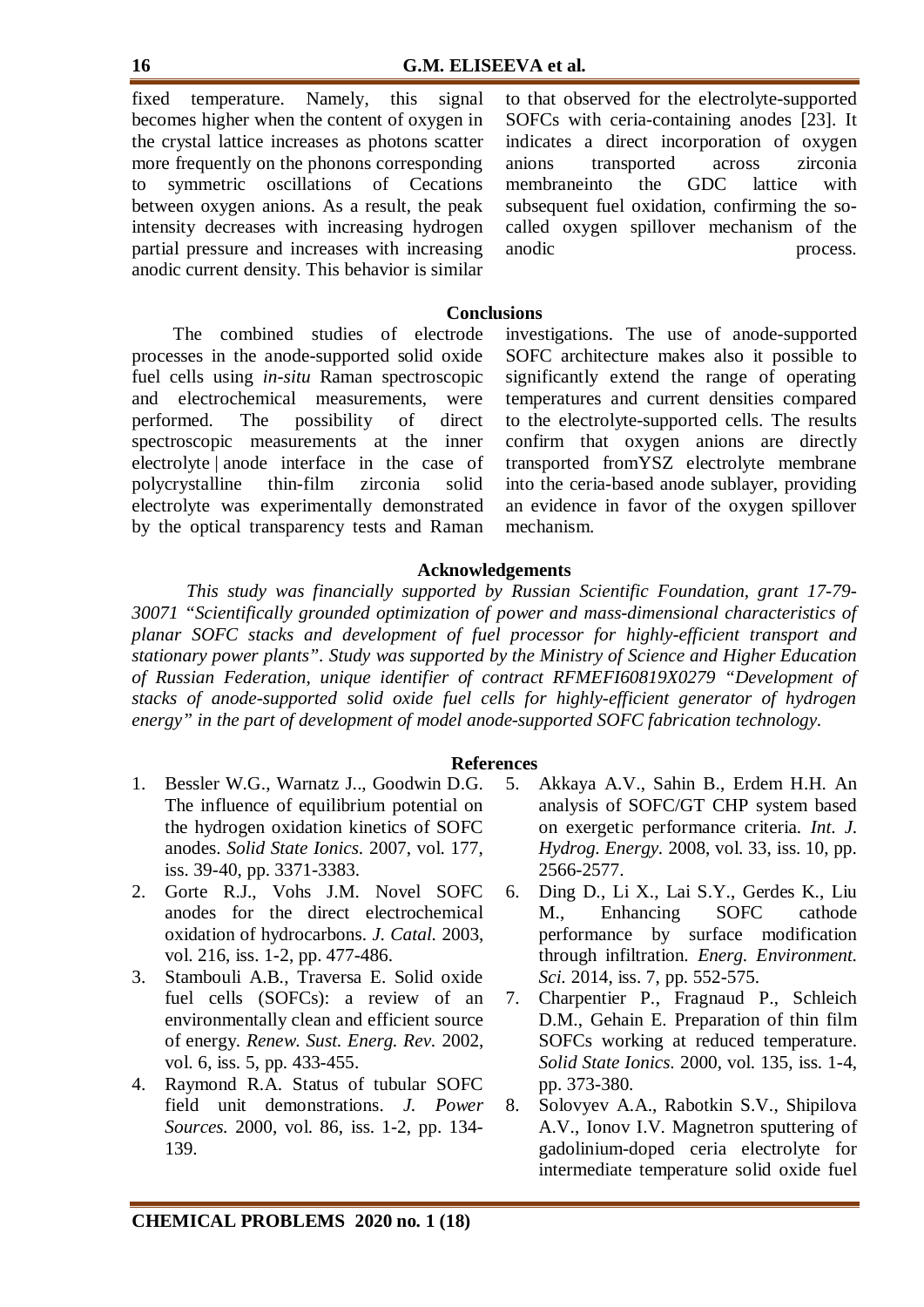cells. *Int. J. Electrochem. Sci.* 2019, vol. 14, pp. 575-584.

- 9. Smolyanskiy E.A., Linnik S.A., Ionov I.V., Shipilova A.V., Semenov V.A., Lauk A.L., Solovyev A.A. Magnetron sputtered LSC thin films for solid oxide fuel cell application. *J. Phys.: Conf. Ser.* 2018, vol. 1115, pp. 032080.
- 10. Cheng Z., Liu M. Characterization of sulfur poisoning of Ni–YSZ anodes for solid oxide fuel cells using *in-situ* Raman microspectroscopy. *Solid State Ionics.* 2007, vol. 178, iss. 13-14, pp. 925-935.
- 11. Pomfret M.B., Marda J., Jackson G.S., Eichhorn B.W., Dean A.M., Walker R.A. Hydrocarbon fuels in solid oxide fuel cells: in situ Raman studies of graphite formation and oxidation. *J. Phys. Chem. C.* 2008, vol. 112, iss. 13, pp. 5232-5240.
- 12. Lee J.-W., Liu Z.. Yang L., Abernathy H., Choi S.-H., Kim H.-E., Liu M. Preparation of dense and uniform  $La<sub>0.6</sub>Sr<sub>0.4</sub>Co<sub>0.2</sub>Fe<sub>0.8</sub>O<sub>3−δ</sub>$  (LSCF) films for fundamental studies of SOFC cathodes. *J. Power Sources.* 2009, vol. 190, iss. 2, pp. 307-310.
- 13. Cheng Z., Abernathy H., Liu M. Raman Spectroscopy of Nickel Sulfide Ni3S2. *J. Phys. Chem. C.* 2007, vol. 111, iss. 49, pp. 17997-18000.
- 14. Kirtley J.D., Halat D.M., McIntyre M.D., Eigenbrodt B.C., Walker R.A. Hightemperature "spectrochronopotentio metry": correlating electrochemical performance with in situ Raman spectroscopy in solid oxide fuel cells. *Anal. Chem.* 2012, vol. 84, iss. 22, pp. 9745-9753.
- 15. Abernathy H.W., Koep E., Compson C., Cheng Z. Liu M. Monitoring Ag−Cr Interactions in SOFC Cathodes Using Raman Spectroscopy. *J. Phys. Chem. C.* 2008, vol. 112, iss. 34, pp. 13299-13303.
- 16. Nagai M., Iguchi F., Onodera S., Sata N., Kawada T., Yugami H. Evaluation of stress conditions in operated anode supported type cells based on *in-situ* Raman scattering spectroscopy. *ECS Trans.* 2011, vol. 35, iss. 1, pp. 519-525.
- 17. Van herle J., Ihringer R., Sammes N.M., Tompsett G., Kendall K., Yamada K.,

Wen C., Kawada T., Ihara M., Mizusak J. Concept and technology of SOFC for electric vehicles. *Solid State Ionics.* 2000, vol. 132, pp. 333-342.

- 18. Eigenbrodt B.C., Walker R.A.High temperature mapping of surface electrolyte oxideconcentration in solid oxide fuel cells with vibrational Raman spectroscopy. *Anal. Methods.* 2011, vol. 3, pp. 1478-1484.
- 19. Agarkov D.A., Burmistrov I.N., Tsybrov F.M., Tartakovskii I.I., Kharton V.V., Bredikhin S.I., Kveder V.V. Analysis of interfacial processes at the SOFC electrodes by *in-situ* Raman spectroscopy. *ECS Trans.* 2015, vol. 68, iss. 1, pp. 2093- 2103.
- 20. Agarkov D.A., Burmistrov I.N., Tsybrov F.M., Tartakovskii I.I., Kharton V.V., Bredikhin S.I. Kinetics of NiO reduction and morphological changes in composite anodes of solid oxide fuel cells: estimate using Raman scattering technique. *Russ. J. Electrochem.* 2016, vol. 52, no. 7, pp. 600-605.
- 21. Agarkov D.A., Burmistrov I.N., Tsybrov F.M., Tartakovskii I.I., Kharton V.V., Bredikhin S.I. *In-situ* Raman spectroscopy analysis of the interfaces between Nibased SOFC anodes and stabilized zirconia electrolyte. *Solid State Ionics*. 2017, vol. 302, pp. 133-137.
- 22. Bredikhin S.I., Agarkov D.A., Aronin A.S., Burmistrov I.N., Matveev D.V., Kharton V.V. Ion transfer in Nicontaining composite anodes of solid oxide fuel cells: a microstructural study. *Mater. Lett.* 2018, vol. 216, p. 193-195.
- 23. Agarkov D.A., Burmistrov I.N., Tsybrov F.M., Tartakovskii I.I., Kharton V.V., Bredikhin S.I. *In-situ* Raman spectroscopy analysis of the interface between ceriacontaining SOFC anode and stabilized zirconia electrolyte. *Solid State Ionics.* 2018, vol. 319C, pp. 125-129.
- 24. Burmistrov I., Agarkov D., Bredikhin S., Nepochatov Yu., Tiunova O., Zadorozhnaya O. Multilayered electrolyte-supported SOFC based on NEVZ-Ceramics membrane. *ECS Trans.* 2013, vol. 57, iss. 1, 917-923.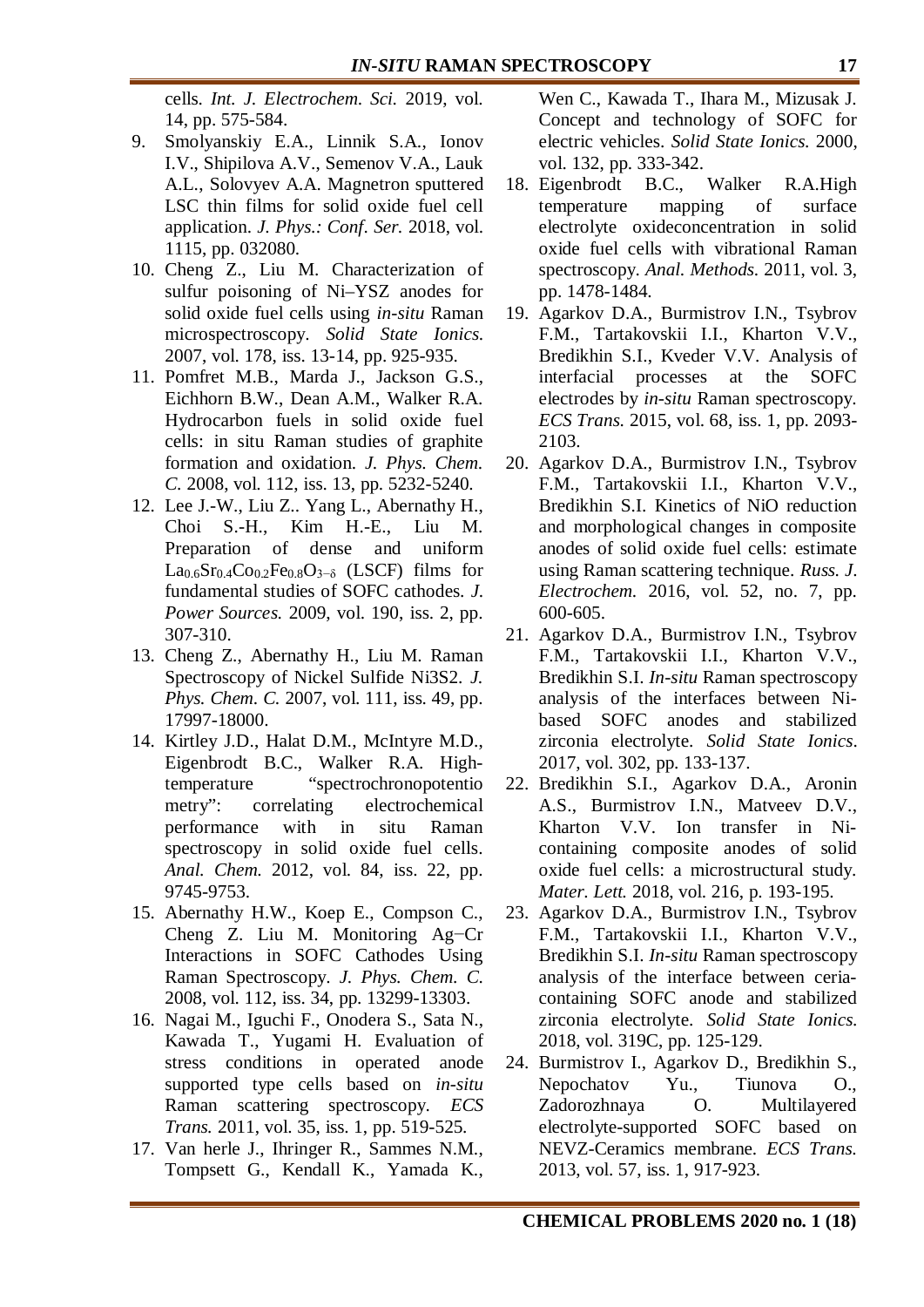- 25. Burmistrov I.N., Agarkov D.A., Tsybrov F.M., Bredikhin S.I. Preparation of membrane-electrode assemblies of solid oxide fuel cells by co-sintering of electrodes. *Russ. J. Electrochem.* 2016, vol. 52, no. 7, pp. 669-677.
- 26. Burmistrov I.N., Agarkov D.A., Korovkin E.V., Yalovenko D.V., Bredikhin S.I. Fabrication of membrane-electrode assemblies for solid oxide fuel cells by joint sintering of electrodes at high temperature. *Russ. J. Electrochem.* 2017, vol. 53, no. 8, pp. 873-879.
- 27. Burmistrov I.N., Agarkov D.A., Tartakovskii I.I., Kharton V.V., Bredikhin S.I. Performance optimization of cermet SOFC anodes: an evaluation of nanostructured Ni. *ECS Trans.* 2015, vol. 68, iss. 1, pp. 1265-1274.
- 28. Briois P., Lapostolle F., Demange V., Djurado E., Billard A. Structural investigations D.A. Agarkov, et al. Solid State Ionics 344 (2020) 115091 8 of YSZ coatings prepared by DC magnetron

sputtering.*Surf. Coat. Technol.*2007, vol. 201, pp. 6012–6018,

- 29. Xiao Q., Hongbo H., Shao S., Shao J., Fan Z. Influences of deposition rate and oxygen partial pressure on residual stress and microstructure of YSZ thin films.*Thin Solid Films*.2009, vol. 517,pp. 4295–4298.
- 30. Heiroth S., Ghisleni R., Lippert T., Michler J., Wokaun A. Optical and mechanical properties of amorphous and crystalline yttria-stabilized zirconia thin films prepared by pulsed laser deposition. *ActaMater.* 2011, vol. 59, pp. 2330–2340.
- 31. McBride J.R., Hass K.C., Poindexter B.D., Weber W.H. Raman and X-ray studies of  $Ce_{1-x}RE_xO_{2-y}$ , where RE=La, Pr, Nd, Eu, Gd and Tb. *J. Appl. Phys.* 1995, vol. 76, pp. 2435-2441.
- 32. Weber W.H., Haas K.C., McBride J.R. Raman study of  $CeO<sub>2</sub>$ : second-order scattering, lattice dynamics, and particlesize effects. *Phys. Rev. B.* 1993, vol. 48, n. 1, pp. 178-185.

#### *IN-SITU* **ИССЛЕДОВАНИЯ ТРАНСПОРТА КИСЛОРОДА В АНОДАХ ТВЕРДООКСИДНЫХ ТОПЛИВНЫХ ЭЛЕМЕНТОВ МЕТОДОМ СПЕКТРОСКОПИИ КОМБИНАЦИОННОГО РАССЕЯНИЯ СВЕТА**

Г.М. Елисеева<sup>1</sup>, И.Н. Бурмистров<sup>1,2</sup>, Д.А. Агарков<sup>1,2</sup>, А.А. Гамова<sup>1</sup>, И.В. Ионов<sup>3</sup>, М.Н. Левин<sup>4</sup>, *А.А. Соловьев<sup>3</sup> , И.И. Тартаковский1,5 , В.В. Хартон<sup>1</sup> , С.И. Бредихин1,2*

*<sup>1</sup>Федеральное государственное бюджетное учреждение науки Институт физики твердого тела Российской академии наук (ИФТТ РАН),*

*142432, Россия, Московская обл., г. Черноголовка, ул. Академика Осипьяна, д. 2 <sup>2</sup>Федеральное государственное автономное образовательное учреждение высшего образования «Московский физико-технический институт (национальный исследовательский университет)» (МФТИ), 141700, Россия, Московская обл., г. Долгопрудный, Институтский пер., д. 9*

*<sup>3</sup>Федеральное государственное бюджетное учреждение науки Институт сильноточной*

*электроники Сибирского отделения Российской академии наук (ИСЭ СО РАН),*

 *634055, Россия, г. Томск, Академический пр-кт, д. 2/3*

*4 ГК ЭФКО, Инновационный центр Бирюч,*

*309927, Россия, Белогородская обл., с. Малобыково*

*<sup>5</sup>Федеральное государственное автономное образовательное учреждение высшего образования «Национальный исследовательский университет «Высшая школа экономики» (НИУ ВШЭ), 101000, Россия, г. Москва, ул. Мясницкая, д. 20 e-mail: [agarkov@issp.ac.ru](mailto:agarkov@issp.ac.ru)*

*Данная работа сфокусирована на комбинированных исследованиях анодных процессов в твердооксидных топливных элементах (ТОТЭ) с поддерживающим электродом методом in-situ спектроскопии комбинационного рассеяния света и при помощи электрохимических измерений. Экспериментально показана возможность проведения прямых спектроскопических исследований с внутреннего интерфейса электролит | анод в случае ТОТЭ с поддерживающей анодной*